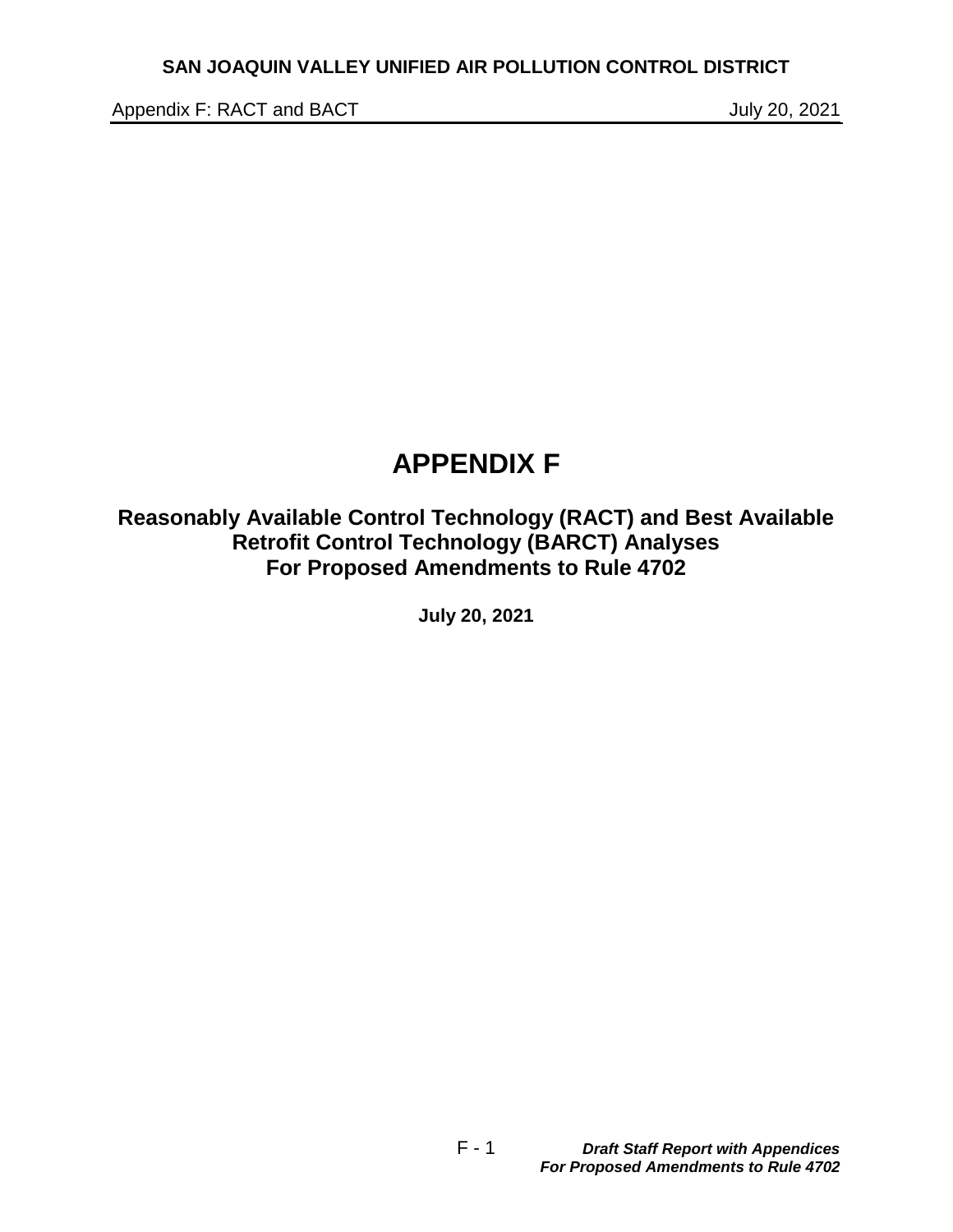Appendix F: RACT and BACT **July 20, 2021** 

This page intentionally blank.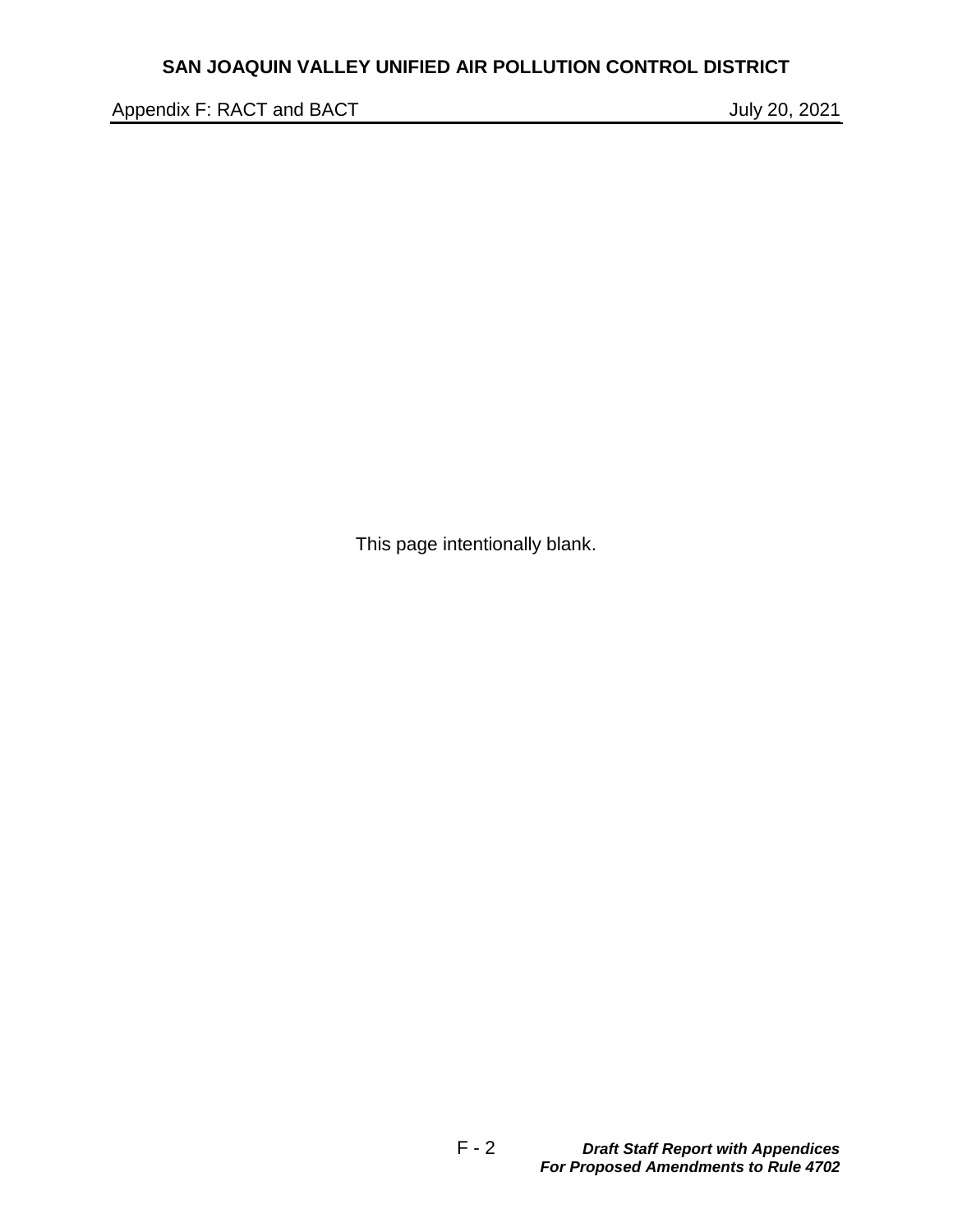Appendix F: RACT and BACT **July 20, 2021** 

#### **I. BACKGROUND:**

 $\overline{a}$ 

Sections 182(b)(2) and 182(f) of the federal Clean Air Act require ozone nonattainment areas to implement RACT for sources that are subject to Control Techniques Guidelines (CTG) documents issued by EPA and for "major sources" of VOCs and NOx, which are ozone precursors. RACT can be defined as devices, systems, process modifications, or other apparatus or techniques that are reasonably available, taking into account the necessity of imposing such controls in order to attain and maintain a national ambient air quality standard (NAAQS); the social, environmental, and economic impact of such controls; and alternative means of providing for attainment and maintenance of such a standard. These control techniques, which are defined in EPA guidelines for limiting emissions from existing sources in nonattainment areas, are adopted and implemented for nonattainment areas by state analysis.

In November 2015, EPA published the Technical Support Document (TSD)<sup>1</sup> for the current version of Rule 4702 in conjunction with EPA's full approval of the rule for inclusion into the State Implementation Plan (SIP). As published in the Federal Register, EPA determined that the requirements of Rule 4702, to be, "consistent with EPA regulations, and relevant policy and guidance regarding enforceability, BACM/BACT, RACM/RACT, and SIP relaxations."<sup>2</sup> The TSD published in November 2015 for *EPA's Proposed Rulemaking for the California State Implementation Plan - San Joaquin Valley Unified Air Pollution Control District Rule 4702 Internal Combustion Engines* states "The submitted Rule 4702 strengthens the SIP… For the reasons discussed above, we propose to find that the emission limits in Table 1, Table 3, and Table 4 of Rule 4702 and related compliance requirements implement BACM for this source category at this time."<sup>3</sup> Additionally, on November 15, 2018, the District adopted the District's 2018 Plan for the 1997, 2006, and 2012 PM2.5 ambient air quality standards to satisfy the Clean Air Act (CAA) requirements for these standards. As a part of the 2018 PM2.5 Plan, the District demonstrated that Rule 4702 continued to satisfy BACM and performed a Most Stringent Measures (MSM) analysis for all rules that contain emission limits or requirements for NOx or PM. EPA defines MSM as, "*the maximum degree of emission reductions that has been required or achieved from a source or source category in any other attainment plans or in practice in any other states and that can feasibly be implemented in the area.*" MSM is addressed on a pollutant-by-pollutant basis and is more stringent than RACT and BARCT. In the

<sup>1</sup> Technical Support Document for EPA's Notice of Proposed Rulemaking and Direct Final Rule for the California State Implementation Plan – San Joaquin Valley Unified Air Pollution Control District Rule 4702 (Internal Combustion Engine) November 2015.

 $2$  Revisions to the California State Implementation Plan, San Joaquin Valley Air Pollution Control District and Sacramento Metropolitan Air Quality management District, 73 Fed. Reg. 7, pp. 1818 – 1822. (2008, January 10).

<sup>3</sup> Technical Support Document for EPA's Proposed Rulemaking for the California State Implementation Plan - San Joaquin Valley Unified Air Pollution Control District Rule 4702 Internal Combustion Engines. (November 2015).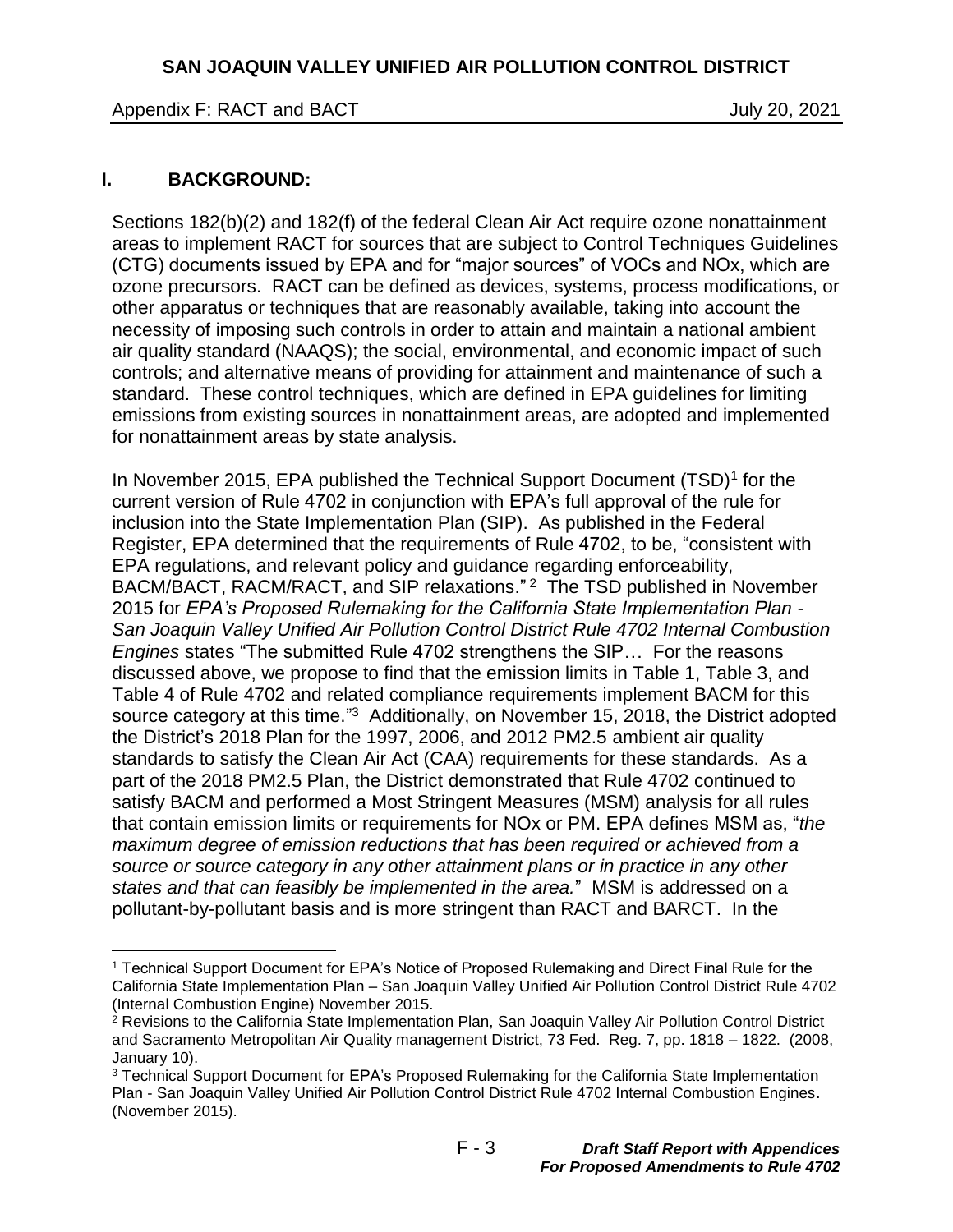Appendix F: RACT and BACT **July 20, 2021** 

Technical Support Document - EPA Evaluation of BACM/MSM, San Joaquin Valley PM2.5 Plan for the 2006 PM2.5 NAAQS<sup>4</sup> (February 2020), EPA also determined that Rule 4702 implemented BACM and MSM for IC engines.

As discussed above, EPA has determined that the requirements of Rule 4702 satisfy MSM and BACM (Best Available Control Measures)/BACT (Best Available Control Technology), which are a higher level of control than RACT. Since the full approval of the current version of Rule 4702 by EPA, emissions control technology for stationary internal combustion engines has not changed significantly; therefore, the proposed amendments to Rule 4702 to make existing emissions limitations more stringent will clearly continue to exceed RACT.

#### **II. Best Available Retrofit Control Technology (BARCT) Requirements**

Most existing stationary sources in California non-attainment areas, such as the San Joaquin Valley, have been subject to Best Available Retrofit Control Technology (BARCT) requirements since the 1980s. California Health and Safety Code (CH&SC) Section 40406 defines BARCT as follows:

*Best Available Retrofit Control Technology (BARCT) is an air emission limit that applies to existing sources and is the maximum degree of reduction achievable, taking into account environmental, energy and economic impacts by each class or category of source.*

In September of 2017, the California State Legislature and Governor passed Assembly Bill 617 (AB 617)<sup>5</sup>, Non-vehicular Air Pollution: Criteria Air Pollutants and Toxic Air Contaminants. One requirement of AB 617 is for California air districts located in nonattainment areas to perform a Best Available Retrofit Control Technology (BARCT) analysis of their existing rules and regulations, and if applicable, propose an expedited schedule for revising rules that are found to not meet BARCT requirements by no later than December 31, 2023. AB 617 requires the expedited BARCT implementation schedule to apply to each industrial source that, as of January 1, 2017, was subject to the Cap-and-Trade program and gives the highest priority to those permitted units that have not modified emissions-related permit conditions for the greatest period of time. AB 617 also recognizes that "Existing law also authorizes a district to establish its own best available retrofit control technology requirement based upon the consideration of specified factors."

As discussed above, the District and EPA have determined that the current requirements of Rule 4702 satisfy MSM and BACM/BACT for NOx and PM precursors,

 $\overline{a}$ 

<sup>4</sup> Technical Support Document - EPA Evaluation of BACM/MSM, San Joaquin Valley PM2.5 Plan for the 2006 PM2.5 NAAQS (February 2020)

<sup>5</sup> AB 617, Garcia, C., Chapter 136, Statutes of 2017.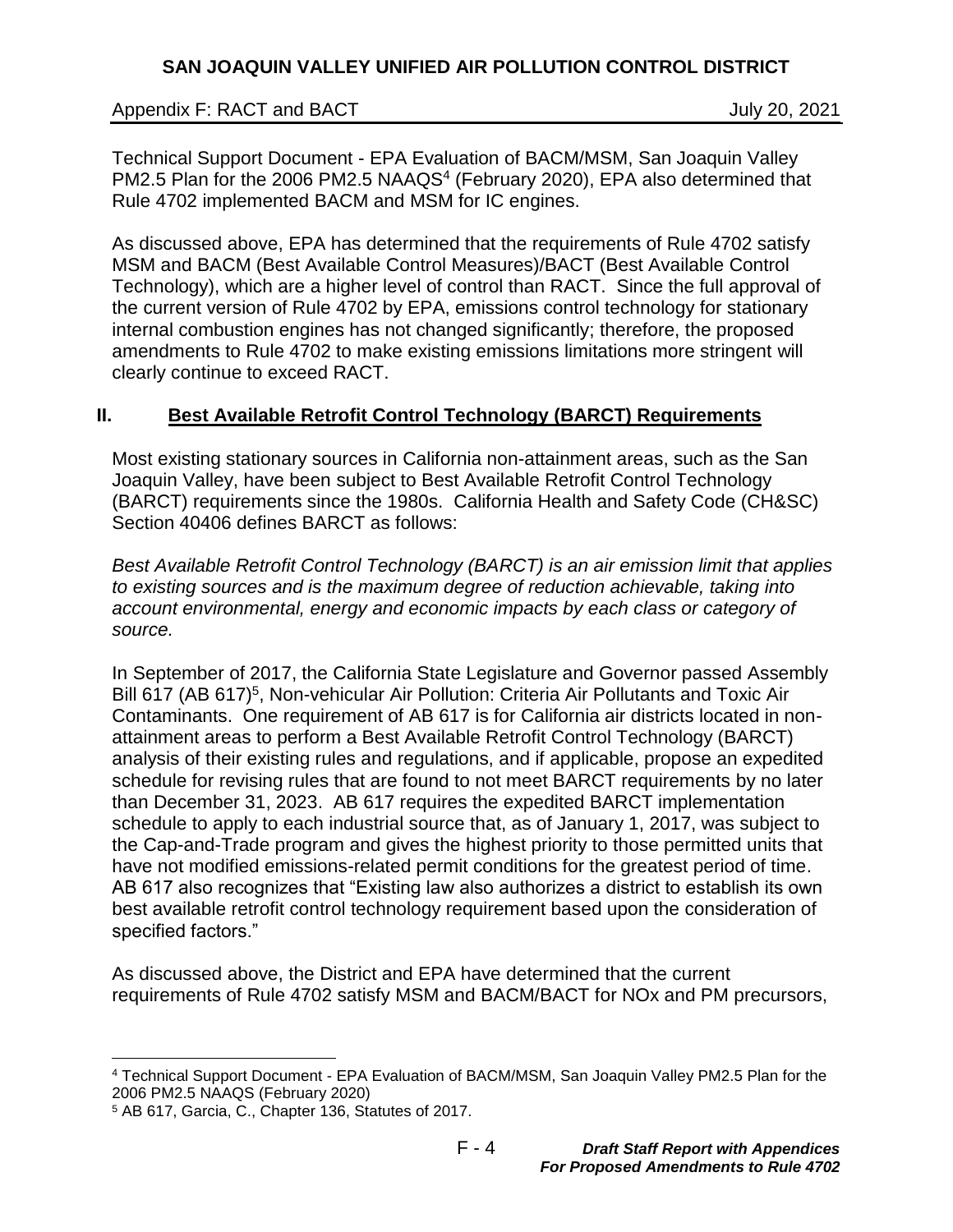Appendix F: RACT and BACT **July 20, 2021** 

which require a more stringent level of control than BARCT; therefore, the current Rule 4702 emission limits for NOx and PM precursors also satisfy BARCT requirements.

As stated above, AB 617 requires air districts located in non-attainment areas to perform a BARCT analysis of their existing rules and regulations. Because the San Joaquin Valley Air District is classified as attainment for SOx and CO, a BARCT analysis is not required for these pollutants. Therefore, the BARCT analysis for Rule 4702 was limited to evaluating the VOC emission limits and requirements included the rule.

The District is proposing to amend Rule 4702 to establish a VOC limit of 90 ppmv @ 15% O2 (referenced as methane) for all spark-ignited IC engines subject to the rule requirements. This VOC emission limit was selected because it represents a wellcontrolled level that can be achieved without adversely impacting the ability of affected IC engines to achieve the NOx emissions reductions required by the rule. The proposed 90 ppmv VOC limit will significantly reduce the current VOC emission limits in Rule 4702 of 250 ppmv for rich-burn IC engines and 750 ppmv for lean-burn IC engines and, as discussed below, will be considerably lower than the VOC limits contained in the rules of almost all other California air districts that apply to IC engines.

## **A. OTHER AIR DISTRICTS**

To ensure that the proposed VOC emission limits in Rule 4702 satisfy BARCT, the District compared the proposed emission limits to the requirements of other rules and regulations that apply to IC engines in other California air districts, and also considered applicable State regulations and Federal New Source Performance Standards for IC engines.

The requirements of the following rules and regulations were compared to the proposed VOC limits in Rule 4702 to ensure that the proposed VOC limits satisfy BARCT.

- California Environmental Protection Agency Air Resources Board Determination of Reasonably Available Control Technology and Best Available Retrofit Control Technology for Stationary Spark-Ignited Internal Combustion Engines (November 2001)
- Antelope Valley AQMD Rule 1110.2 Emissions from Stationary, Non-Road and Portable Internal Combustion Engines (9/18/2018)
- Bay Area AQMD Regulation 9, Rule 8 Nitrogen Oxides and Carbon Monoxide from Stationary Internal Combustion Engines (7/25/2007)
- Feather River AQMD Rule 3.22 Stationary Internal Combustion Engines (8/3/20)
- Mojave Desert AQMD Rule 1160 Internal Combustion Engines (1/22/2018)
- Sacramento Metropolitan AQMD Rule 412 Stationary Internal Combustion Engines at Major Stationary Sources of NOx (6/1/1995)
- South Coast AQMD Rule 1110.2 Emissions from Gaseous- and Liquid-Fueled Engines (11/1/2019)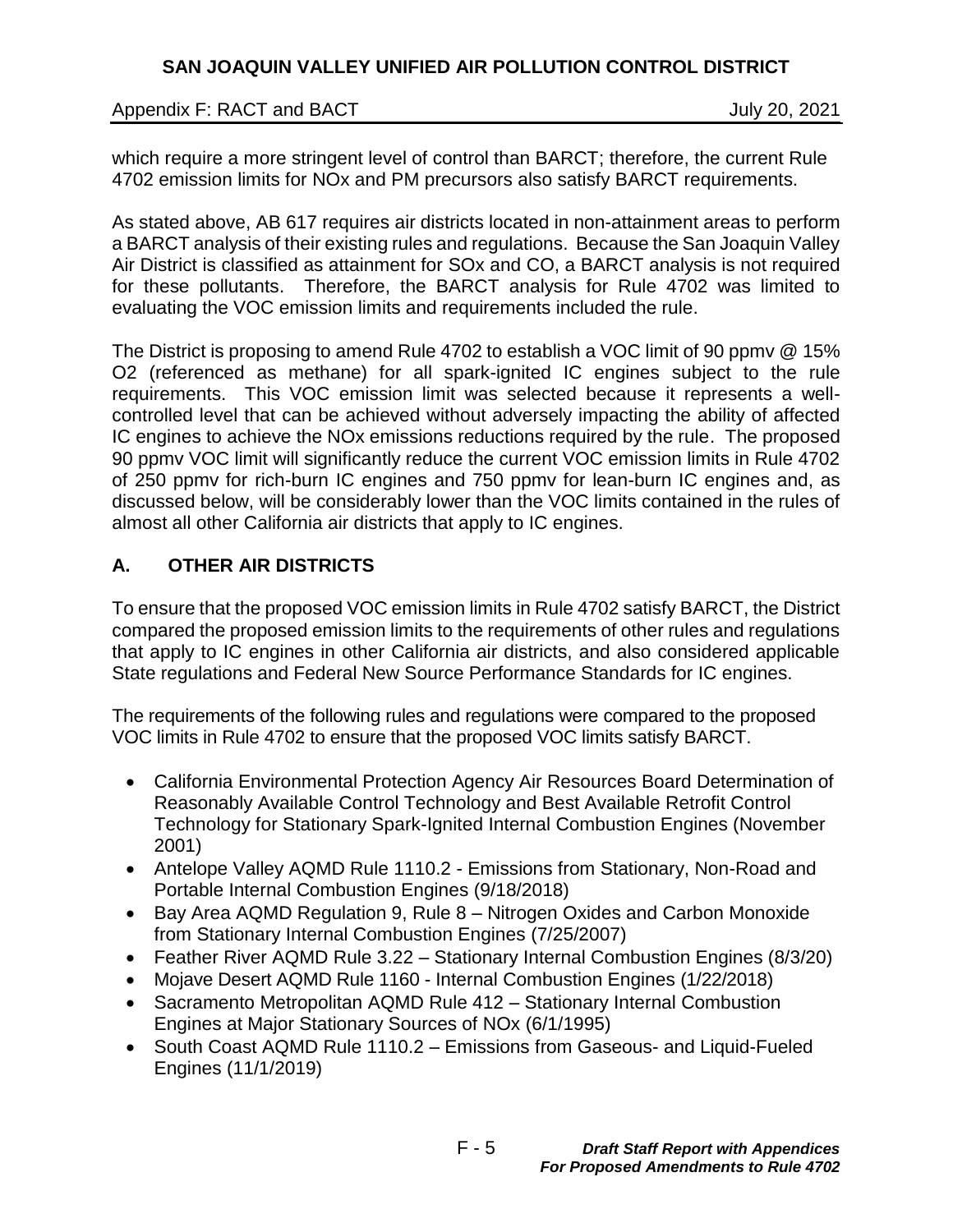Appendix F: RACT and BACT  $\qquad \qquad$  July 20, 2021

- Ventura County APCD Rule 74.9 Stationary Internal Combustion Engines (11/8/2005)
- 40 CFR 60, Subpart IIII Standards of Performance for Stationary Compression Ignition Internal Combustion Engines
- 40 CFR 60, Subpart JJJJ Standards of Performance for Stationary Spark Ignition Internal Combustion Engines

The applicable VOC requirements of the regulations listed above are summarized below.

 *California Environmental Protection Agency Air Resources Board Determination of Reasonably Available Control Technology and Best Available Retrofit Control Technology for Stationary Spark-Ignited Internal Combustion Engines (November 2001)*

This document presents CARB's determination of RACT and BARCT for NOx, VOC, and CO emissions from stationary, non-emergency, spark-ignited, reciprocating IC engines with a rated power of 50 bhp or greater. The RACT and BARCT determination was developed by CARB staff and representatives of California air districts. There have been no updates to this determination since it was adopted.

This document indicates that CARB determined that VOC limits of 250 ppmv @ 15% O2 and 750 ppmv @ 15% O2 were BARCT for rich-burn spark-ignited IC engines and leanburn spark-ignited IC engines IC engines, respectively. The 90 ppmv @ 15% O2 VOC limit for spark-ignited IC engines included in the proposed amendments to Rule 4702 is significantly lower than the BARCT limits given in this document.

 *Antelope Valley AQMD (AVAQMD) Rule 1110.2 - Emissions from Stationary, Non-Road and Portable Internal Combustion Engines (9/18/2018)*

The stated purpose of this rule is to limit emissions of NOx, VOCs, and CO from IC Engines. This rule was last amended on September 18, 2018. The AVAQMD Rule & Plan Development webpage and 2021 Rule Development List indicate that AVAQMD currently does not have any plans to amend this rule.<sup>6</sup>

AVAQMD Rule 1110.2 requires stationary spark-ignited IC engines to comply with a VOC limit of 250 ppmv @ 15% O2 and requires portable spark-ignited IC engines to comply with a VOC limit of 240 ppmv @ 15% O2.

The 90 ppmv @ 15% O2 VOC limit for spark-ignited IC engines included in the proposed amendments to Rule 4702 is significantly lower than the VOC limits in this rule.

 $\overline{a}$ 

<sup>6</sup> <https://avaqmd.ca.gov/rule-plan-development>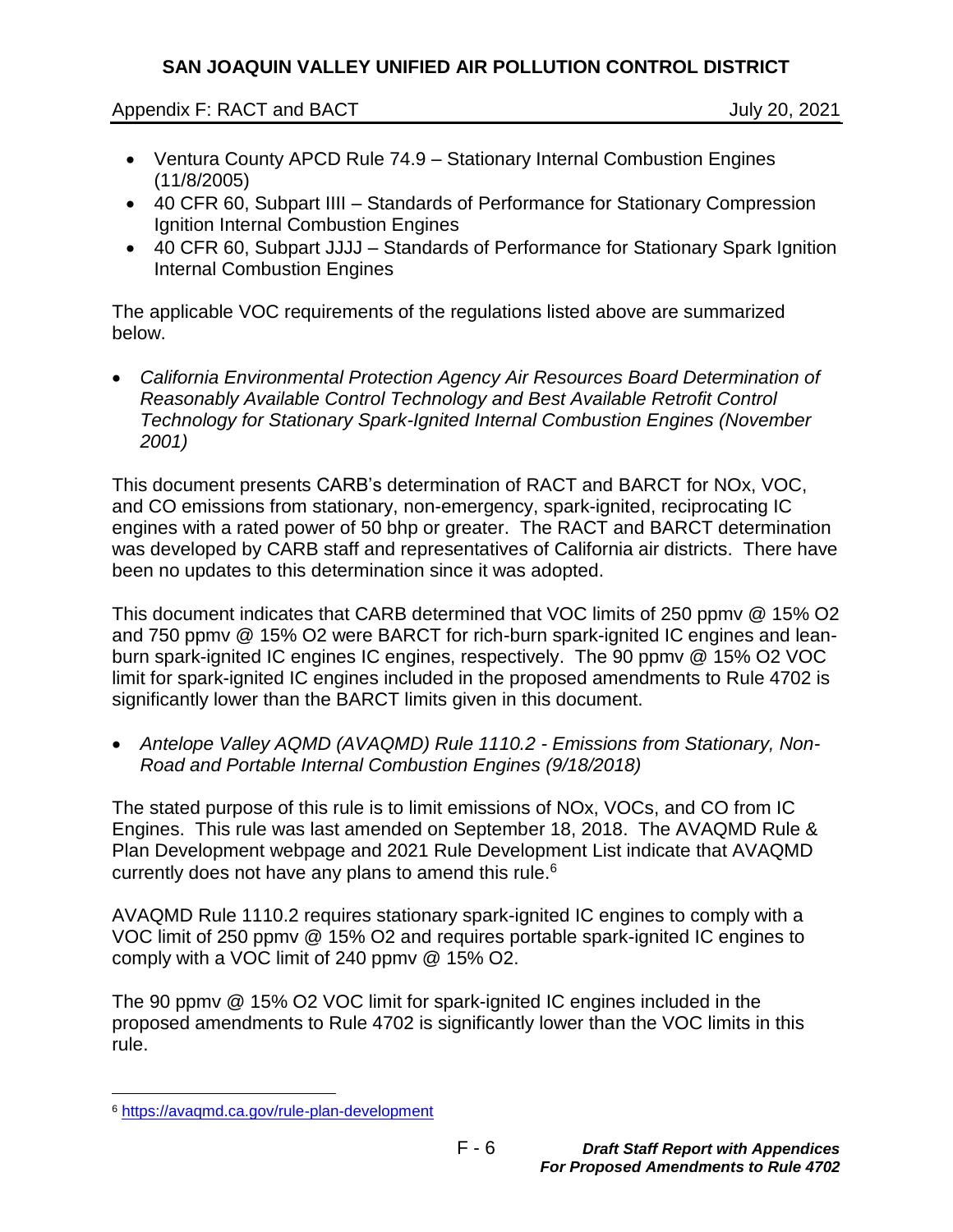*Bay Area AQMD (BAAQMD) Regulation 9, Rule 8 – Nitrogen Oxides and Carbon Monoxide from Stationary Internal Combustion Engines (7/25/2007)*

The purpose of BAAQMMD Regulation 9, Rule 8 is to limit the emissions of NOx and CO from stationary internal combustion engines with an output rated by the manufacturer at more than 50 brake horsepower. The BAAQMD Rule Development webpage<sup>7</sup> and the BAAQMD Industrial Cap-and-Trade Sources Expedited BARCT Implementation Schedule Final Staff Report<sup>8</sup> indicate that BAAQMD currently does not have any plans to amend this rule.

This rule does not include any limits for VOC emissions from IC engines. Therefore, no discussion of this rule is required.

 *Feather River AQMD (FRAQMD) Rule 3.22 – Stationary Internal Combustion Engines (8/3/20)*

FRAQMD Rule 3.22 applies to stationary IC engines with rated brake horsepower greater than or equal to fifty (>50 bhp) used in industrial, institutional, and commercial operations that operate within the boundaries of the FRAQMD. Agricultural engines at agricultural sources that emit air emissions less than 50% of the major source thresholds for regulated air pollutants and/or HAPs in any 12-month period are exempt from this rule.

FRAQMD Rule 3.22 was last amended on August 3, 2020. The 2020 amendments to FRAQMD Rule 3.22 were required by the FRAQMD Proposed Expedited BARCT Schedule for Industrial Facilities Subject to Cap and Trade in order to address BARCT requirements for NOx, VOC, and CO emissions from IC engines.<sup>9</sup>

FRAQMD Rule 3.22 requires stationary spark-ignited rich-burn IC engines to comply with a VOC limit of 250 ppmv @ 15% O2 and requires stationary spark-ignited leanburn IC engines and stationary compression-ignited IC engines to comply with a VOC limit of 750 ppmv @ 15% O2. FRAQMD determined that the NOx, VOC, and CO emission limits included in the rule for spark-ignited IC engines satisfy BARCT.<sup>10</sup>

8 Bay Area Air Quality Management District Industrial Cap-and-Trade Sources Expedited BARCT Implementation Schedule Final Staff Report (December 2018) https://www.baaqmd.gov/~/media/files/ab617-community-health/barct/20181214 fsr\_ab617\_barct-

 $\overline{a}$ 

<https://www.fraqmd.org/files/6df1834e6/Expedited+BARCT+Schedule.pdf>

<sup>7</sup> <https://www.baaqmd.gov/rules-and-compliance/rule-development>

[pdf.pdf?la=en](https://www.baaqmd.gov/~/media/files/ab617-community-health/barct/20181214_fsr_ab617_barct-pdf.pdf?la=en)

<sup>&</sup>lt;sup>9</sup> Feather River Air Quality Management District Proposed Expedited BARCT Schedule for Industrial Facilities Subject to Cap and Trade (December 2018)

<sup>&</sup>lt;sup>10</sup> Feather River Air Quality Management District Approval of Regulation III, Rule 3.22 - Stationary Internal Combustion Engines (8/3/2020) [https://www.fraqmd.org/files/c0a94165c/Item+5+Resolution+2020-](https://www.fraqmd.org/files/c0a94165c/Item+5+Resolution+2020-07+Rule+3.22+Adoption.pdf) [07+Rule+3.22+Adoption.pdf](https://www.fraqmd.org/files/c0a94165c/Item+5+Resolution+2020-07+Rule+3.22+Adoption.pdf)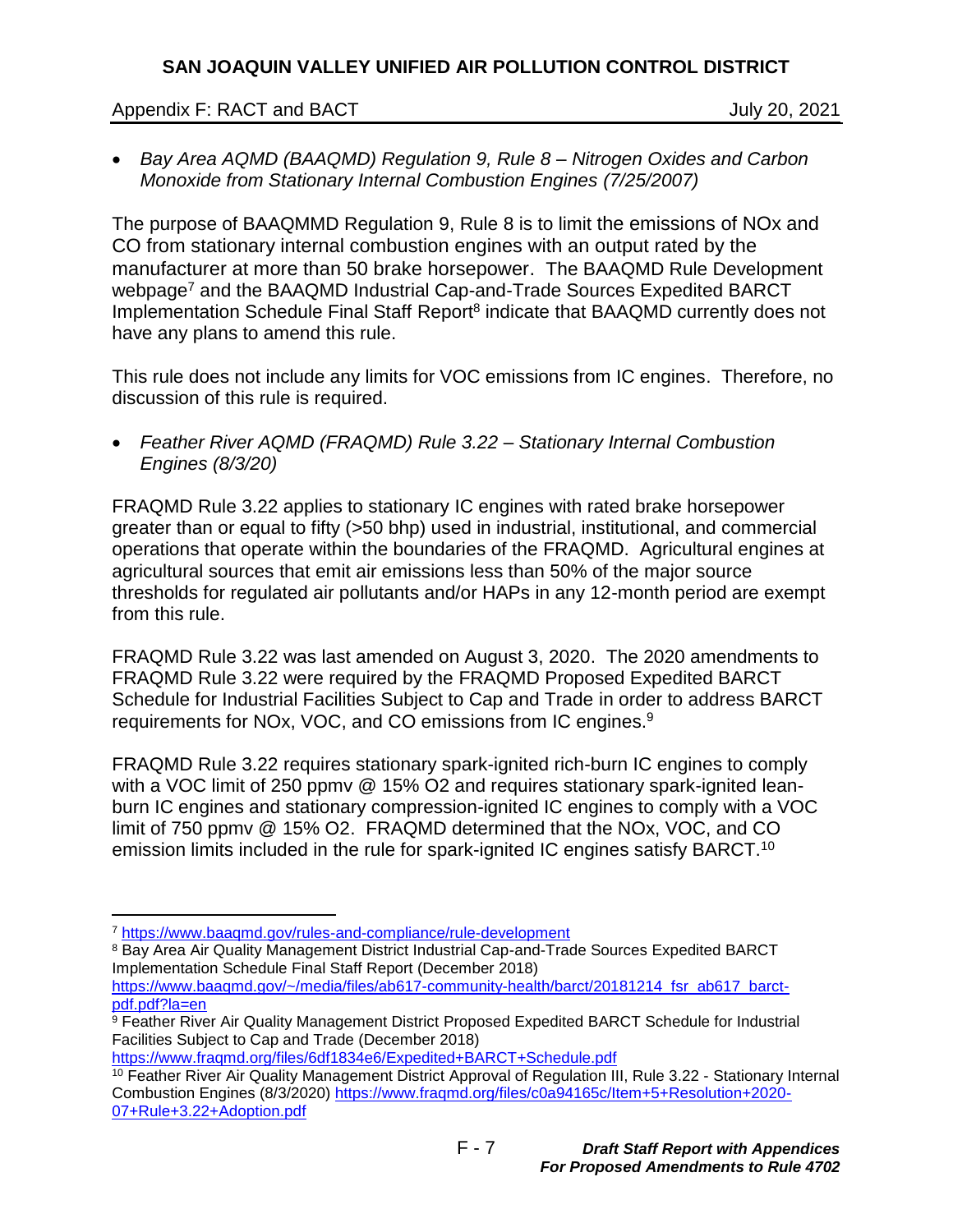Appendix F: RACT and BACT **July 20, 2021** 

The 90 ppmv @ 15% O2 VOC limit for spark-ignited IC engines included in the proposed amendments to Rule 4702 is significantly lower than the VOC limits in this rule, which FRAQMD recently determined satisfy BARCT. The Rule 4702 requirements for compression-ignition IC engines to be Tier 3 or Tier 4 are also more stringent than the VOC emission requirements for compression-ignition IC engines in FRAQMD.

 *Mojave Desert AQMD (MDAQMD) Rule 1160 - Internal Combustion Engines (1/22/2018)*

The purpose of MDAQMD Rule 1160 is to limit emissions of NOx, CO, and VOC from IC engines that are not subject to District Rule 1160.1 – Internal Combustion Engines in Agricultural Operations. MDAQMD Rule 1160 applies to stationary IC engines rated at 50 or more brake horsepower (bhp), when located within the MDAQMD Federal Ozone Non-attainment Area. MDAQMD Rule 1160 was last amended on January 22, 2018. The MDAQMD 2021 Rule Development Calendar <sup>11</sup> and the MDAQMD AB 617 BARCT Implementation Schedule <sup>12</sup> indicate that MDAQMD currently does not have any plans to amend this rule.

MDAQMD Rule 1160 requires stationary spark-ignited rich-burn IC engines, stationary spark-ignited lean-burn IC engines, and stationary compression-ignited IC engines to comply with a VOC limit of 106 ppmv @ 15% O2, except for stationary IC engines located at the Southern California Gas, Newberry Springs Facility, which must comply with a VOC limit of 255 ppmv @ 15% O2.

The VOC limits included in the proposed amendments to Rule 4702 are lower than the VOC limits in this rule and significantly lower than the VOC limits in the rule for stationary IC engines located at the Southern California Gas, Newberry Springs Facility.

 *Sacramento Metropolitan AQMD (SMAQMD) Rule 412 – Stationary Internal Combustion Engines at Major Stationary Sources of NOx (6/1/1995)*

The purpose of SMAQMD Rule 412 is to limit emissions of NOx, CO, and non-methane hydrocarbons (NMHC) from the operation of stationary IC engines located at major stationary sources of NOx that have a potential to emit for NOx exceeding 25 tons per year. SMAQMD Rule 412 was adopted June 1, 1995 and has not been amended. The SMAQMD Expedited BARCT Implementation Schedule for AB 617 <sup>13</sup> indicates that SMAQMD Rule 412 may be amended in 2022 to ensure that the rule satisfies the

<https://www.mdaqmd.ca.gov/home/showpublisheddocument/8579/637441416419300000> <sup>12</sup> Mojave Desert AQMD AB 617 BARCT Implementation Schedule (2019) <https://www.mdaqmd.ca.gov/home/showdocument?id=6098>

 $\overline{a}$ <sup>11</sup> MDAQMD Rule Development Calendar 2021

<sup>&</sup>lt;sup>13</sup> Sacramento Metropolitan AQMD Expedited BARCT Implementation Schedule for Assembly Bill 617 (October 2018)

[http://www.airquality.org/ProgramCoordination/Documents/Item1\\_102518\\_AB617\\_BARCT\\_Schedule.pdf](http://www.airquality.org/ProgramCoordination/Documents/Item1_102518_AB617_BARCT_Schedule.pdf)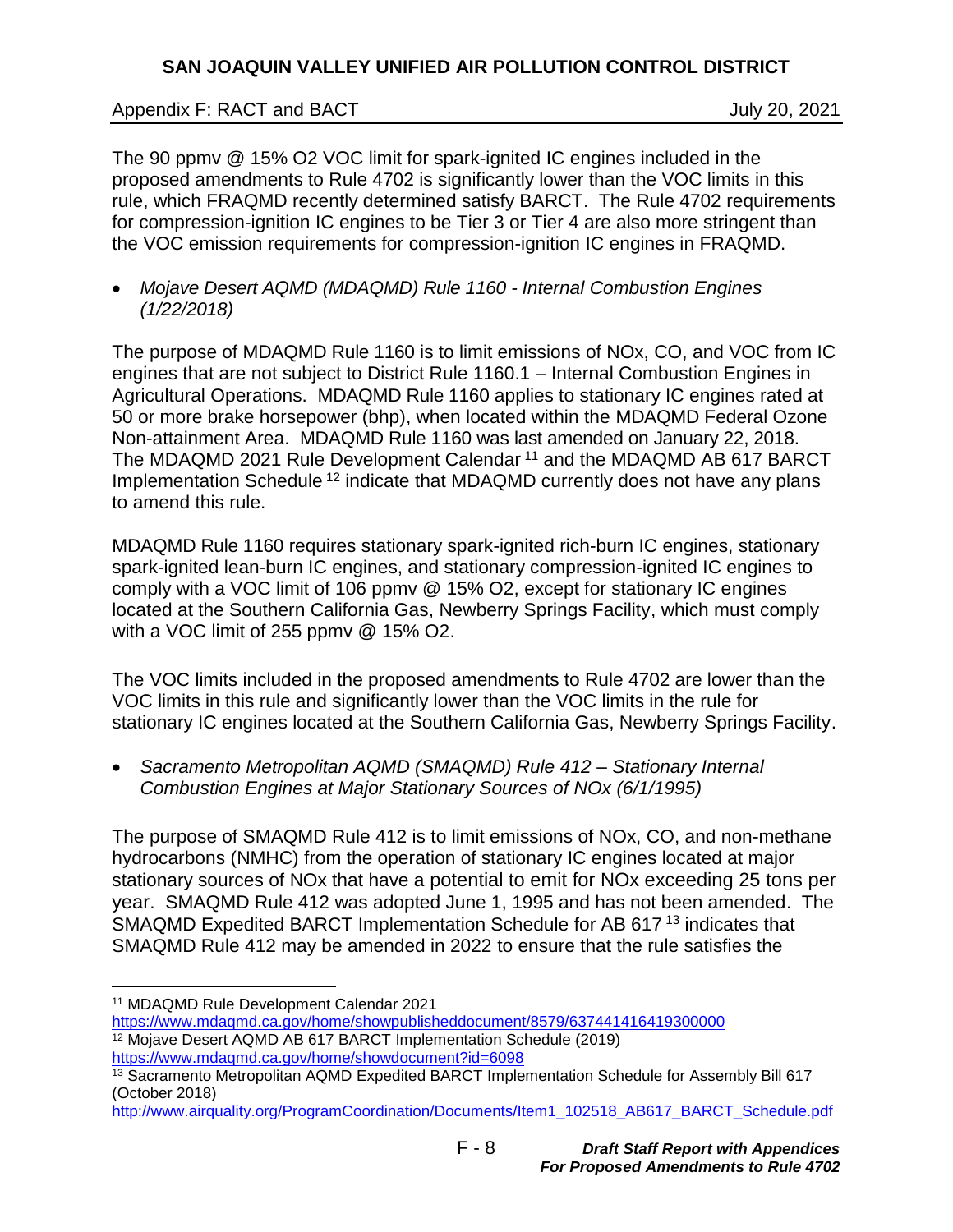Appendix F: RACT and BACT **July 20, 2021** 

BARCT requirement for NOx from IC engines.<sup>14</sup> At this time SMAQMD has not held any workshops to discuss potential amendments to the rule.

SMAQMD Rule 412, Section 302 – BARCT Emission Limits requires stationary sparkignited rich-burn IC engines subject to the rule to comply with a NMHC limit of 250 ppmv @ 15% O2 and requires stationary spark-ignited lean-burn IC engines and stationary compression-ignited IC engines subject to the rule comply with a NMHC limit of 750 ppmv @ 15% O2.

The VOC limits included in the proposed amendments to Rule 4702 are significantly lower than the NMHC limits in this rule. In addition, the emission requirements of Rule 4702 are also significantly more stringent in terms of applicability. With the exception of emergency IC engines and low-use IC engines that are infrequently used, stationary IC engines rated greater than 50 bhp and transportable IC engines rated greater than 50 bhp at stationary sources in the San Joaquin Valley are generally subject to the requirements of Rule 4702, while the SMAQMD Demonstration of Reasonably Available Control Technology for the 2008 Ozone NAAQS (RACT SIP) (January 23, 2017)<sup>15</sup> indicates that there were only five lean-burn, spark-ignited, IC engines subject to SMAQMD Rule 412.

 *South Coast AQMD (SCAQMD) Rule 1110.2 – Emissions from Gaseous- and Liquid-Fueled Engines (11/1/2019)*

SCAQMD Rule 1110.2 applies to stationary and portable IC engines rated more than 50 bhp. The purpose of SCAQMD Rule 1110.2 is to reduce NOx, VOC, and CO emissions from IC engines. SCAQMD Rule 1110.2 was last amended on November 1, 2019. The 2019 amendments to SCAQMD Rule 1110.2 required IC engines that are in SCAQMD's Regional Clean Air Incentives Market (RECLAIM) and currently exempt from the NOx emission limits in the rule to comply with these emission limits in accordance with the schedule established in SCAQMD Rule 1100 – Implementation Schedule for NOx Facilities.<sup>16</sup> SCAQMD determined that no changes were needed for the existing NOx, VOC, and CO emission limits in the rule to satisfy BARCT.

SCAQMD Rule 1110.2 limits VOC emissions from most stationary IC engines to no more than 30 ppmv @ 15% O2. SCAQMD Rule 1110.2 also includes limits as low as

[http://www.airquality.org/ProgramCoordination/Documents/Item1\\_102518\\_AB617\\_BARCT\\_Schedule.pdf](http://www.airquality.org/ProgramCoordination/Documents/Item1_102518_AB617_BARCT_Schedule.pdf) <sup>15</sup> Sacramento Metropolitan Air Quality Management District Demonstration of Reasonably Available Control Technology for the 2008 Ozone NAAQS (RACT SIP) (January 23, 2017),

 $\overline{a}$ <sup>14</sup> Sacramento Metropolitan AQMD Expedited BARCT Implementation Schedule for Assembly Bill 617 (October 2018)

[http://www.airquality.org/ProgramCoordination/Documents/RACT%20SIP%20RactSipReport%20032317](http://www.airquality.org/ProgramCoordination/Documents/RACT%20SIP%20RactSipReport%20032317%20Item%204.pdf) [%20Item%204.pdf](http://www.airquality.org/ProgramCoordination/Documents/RACT%20SIP%20RactSipReport%20032317%20Item%204.pdf)

<sup>&</sup>lt;sup>16</sup> South Coast AQMD Final Subsequent Environmental Assessment and Amend Rule 1110.2 -Emissions from Gaseous- and Liquid-Fueled Engines and Rule 1100 – Implementation Schedule for NOx Facilities (November 1, 2019) [http://www.aqmd.gov/docs/default-source/Agendas/Governing-](http://www.aqmd.gov/docs/default-source/Agendas/Governing-Board/2019/2019-nov1-028.pdf?sfvrsn=6)[Board/2019/2019-nov1-028.pdf?sfvrsn=6](http://www.aqmd.gov/docs/default-source/Agendas/Governing-Board/2019/2019-nov1-028.pdf?sfvrsn=6)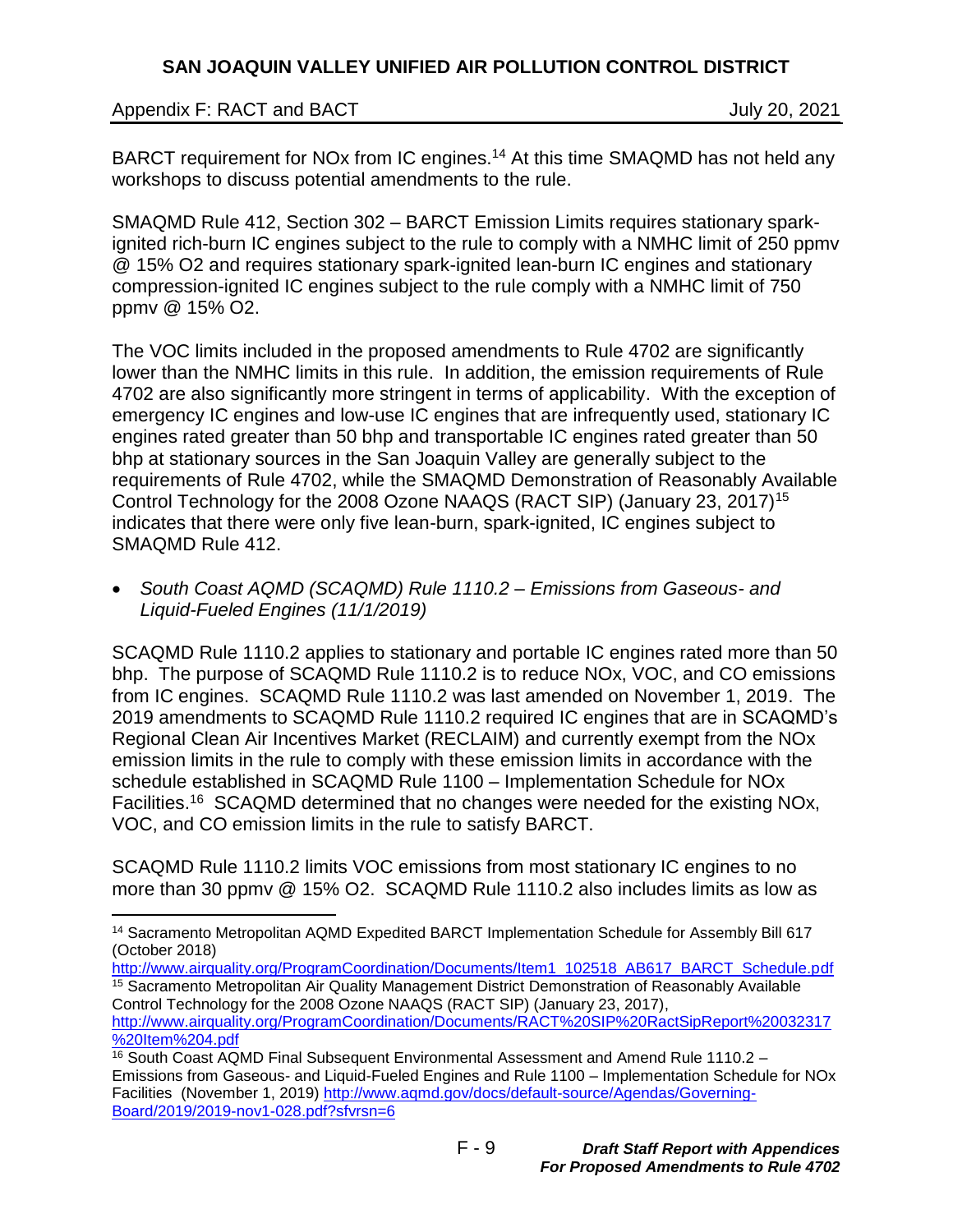10 ppmv VOC @ 15% O2 for new non-emergency IC engines powering electricalgenerators. The SCAQMD Rule 1110.2 emission limits for new non-emergency IC engines powering electrical-generators do not apply to existing IC engines. SCAQMD has determined that the current stringent emission limits in SCAQMD Rule 1110.2 are equivalent to the Best Available Control Technology (BACT) requirements of New Source Review<sup>17</sup> and also previously determined that the current emission requirements of SCAQMD Rule 1110.2 satisfied Lowest Achievable Emission Rate (LAER) requirements of Federal NSR for a digester gas-fired IC engine.<sup>18</sup> A comparison of BACT requirements for VOC from IC engines in other California air Districts further supports that the VOC limits in SCAQMD Rule 1110.2 are at levels equivalent to BACT. For example, the District's previous BACT guideline for fossil fuel-fired IC engines (District BACT Guideline 3.3.12) identified 25 ppmv VOC @ 15% O2 as achieved in practice BACT for spark-ignited fossil fuel-fired IC engines. SMAQMD had also identified 25 ppmv VOC @ 15% O2 as achieved in practice BACT for spark-ignited IC engines, excluding biogas fueled engines and electrical generating engines,<sup>19</sup> and BAAQMD identifies 25 ppmv VOC @ 15% O2 as achieved in practice BACT for richburn natural gas-fired IC engines and 32 ppmv VOC @ 15% O2 as achieved in practice BACT for lean-burn natural gas-fired IC engines.<sup>20</sup> The SCAQMD determinations that the SCAQMD Rule 1110.2 VOC emission limits are equivalent to BACT and LAER and the comparison of these limits to the BACT requirements for VOC from IC engines in other California air districts make it clear that the VOC emission limits of SCAQMD Rule 1110.2 go beyond what is required for BARCT.

In addition, when considering low VOC emission limits for IC engines the potential adverse impact on the ability to comply with low NOx limits must be considered. The majority of spark-ignited IC engines that are subject to Rule 4702 are rich-burn IC engines that utilize NSCR to comply with the rule limits. When using NSCR systems to reduce emissions, an air-fuel ratio controller and oxygen sensor are used to precisely control the amount of oxygen in the engine's exhaust so that the NSCR system

 $\overline{a}$ <sup>17</sup> South Coast Air Quality Management District Best Available Control Technology Guidelines (February 1, 2019), Part D: BACT Guidelines for Non-Major Polluting Facilities, I.C. Engine, Stationary, Non-Emergency, Non-Electrical Generators and I.C. Engine, Stationary, Non-Emergency, Electrical Generators, [http://www.aqmd.gov/docs/default-source/bact/bact-guidelines/part-d---bact-guidelines-for-non](http://www.aqmd.gov/docs/default-source/bact/bact-guidelines/part-d---bact-guidelines-for-non-major-polluting-facilities.pdf)[major-polluting-facilities.pdf](http://www.aqmd.gov/docs/default-source/bact/bact-guidelines/part-d---bact-guidelines-for-non-major-polluting-facilities.pdf)

<sup>&</sup>lt;sup>18</sup> South Coast Air Quality Management District Best Available Control Technology Guidelines (February 2, 2018), Part B: LAER/BACT Determinations for Major Polluting Facilities, Section I - South Coast AQMD LAER/BACT Determinations, Application No. 546360, I.C. Engine, Digester Gas Fired (April 4, 2017), [http://www.aqmd.gov/docs/default-source/bact/laer-bact-determinations/aqmd-laer-bact/2-2-](http://www.aqmd.gov/docs/default-source/bact/laer-bact-determinations/aqmd-laer-bact/2-2-18_laer_ocsd_biogasice.pdf?sfvrsn=12) 18<sup>d</sup> laer\_ocsd<sup>biogasice.pdf?sfvrsn=12</sup>

 $19$  Sacramento Metropolitan Air Quality Management District BACT Clearinghouse (Last updated May 7, 2020), BACT Determination Number 143, IC Engine Prime Power

http://www.airquality.org/businesses/permits-registration-programs/best-available-control-technology-(bact) <sup>20</sup> Bay Area Air Quality Management District BACT/TBACT Workbook Section 2, Internal Combustion

Engines, I. C. Engine - Spark Ignition, Natural Gas Fired Rich Burn Engine (May 7, 2003) and I. C. Engine - Spark Ignition, Natural Gas Fired Lean Burn Engine (May 7, 2003) <https://www.baaqmd.gov/~/media/files/engineering/bact-tbact-workshop/combustion/96-3-2.pdf?la=en>

<https://www.baaqmd.gov/~/media/files/engineering/bact-tbact-workshop/combustion/96-3-3.pdf?la=en>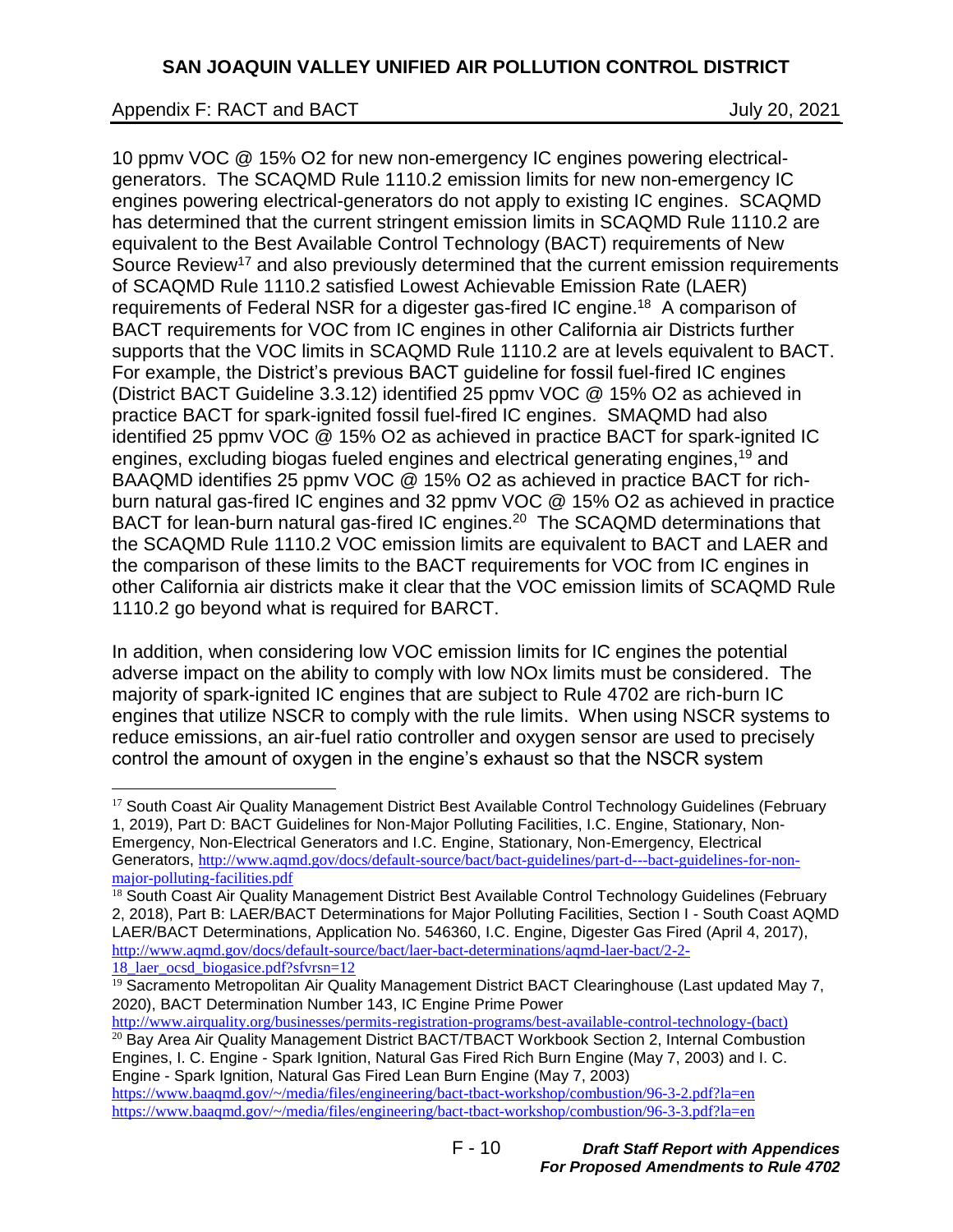#### Appendix F: RACT and BACT **July 20, 2021**

achieves optimal emissions control. The amount of oxygen present in the exhaust affects the ability of the system to reduce NOx and VOC in different ways. Less oxygen in the exhaust will result in lower NOx emissions, but emissions of VOCs and CO will increase because there is not sufficient oxygen to completely oxidize these compounds. Conversely, increased oxygen in the exhaust will reduce VOC and CO emissions, but can significantly increase NOx emissions as more nitrogen compounds are oxidized to form NOx across the catalyst. This tradeoff between NOx and VOC reductions makes it more difficult and expensive to simultaneously achieve low NOx and low VOC emissions. In the San Joaquin Valley air basin, NOx reductions are critical for air quality improvement strategies, while VOC reductions have a much more limited impact on air quality. Therefore, the District's attainment strategies and plans have prioritized NOx reductions over VOC reductions. As mentioned above, BARCT must take into account the "*environmental, energy and economic impacts"* of the source category. Considering the minimal effect that VOC reductions have on air quality improvements in the San Joaquin Valley and the much greater importance of NOx reductions, the SCAQMD Rule 1110.2 VOC emission limit, which is equivalent to BACT as determined by the SCAQMD, is beyond BARCT in the San Joaquin Valley.

 *Ventura County APCD (VCAPCD) Rule 74.9 – Stationary Internal Combustion Engines (11/8/2005)*

VCAPCD Rule 74.9 applies to stationary spark-ignited and diesel internal combustion engines rated at 50 bhp or more, operated on any gaseous fuel, including liquid petroleum gas (LPG), or liquid fuel, and not subject to the provisions of VCAPCD Rule 74.16 – Oilfield Drilling Operations. VCAPCD Rule 74.9 was last amended November 8, 2005. The VCAPCD Rule Development webpage <sup>21</sup> and the VCAPCD BARCT Rule Development Schedule 2019 through 2023<sup>22</sup> indicate that VCAPCD currently does not have any plans to amend this rule.

VCAPCD Rule 74.9 requires stationary spark-ignited rich-burn IC engines subject to the rule to comply with a Reactive Organic Compound (ROC)/VOC limit of 250 ppmv @ 15% O2 and requires stationary spark-ignited lean-burn IC engines and stationary diesel IC engines subject to the rule comply with an ROC limit of 750 ppmv @ 15% O2.

The VOC limits included in the proposed amendments to Rule 4702 are significantly lower than the ROC limits in this rule.

 *40 CFR 60, Subpart IIII – Standards of Performance for Stationary Compression Ignition Internal Combustion Engines*

 $\overline{a}$ <sup>21</sup> [http://www.vcapcd.org/rules\\_division.htm](http://www.vcapcd.org/rules_division.htm)

<sup>&</sup>lt;sup>22</sup> Ventura County Air Pollution Control District Best Available Retrofit Control Technology Rule Development Schedule 2019 through 2023 (12/11/2018) [http://www.vcapcd.org/pubs/Program/AB-617-](http://www.vcapcd.org/pubs/Program/AB-617-Attachment-1-BARCT-Rule-Development-Schedule-V2.pdf) [Attachment-1-BARCT-Rule-Development-Schedule-V2.pdf](http://www.vcapcd.org/pubs/Program/AB-617-Attachment-1-BARCT-Rule-Development-Schedule-V2.pdf)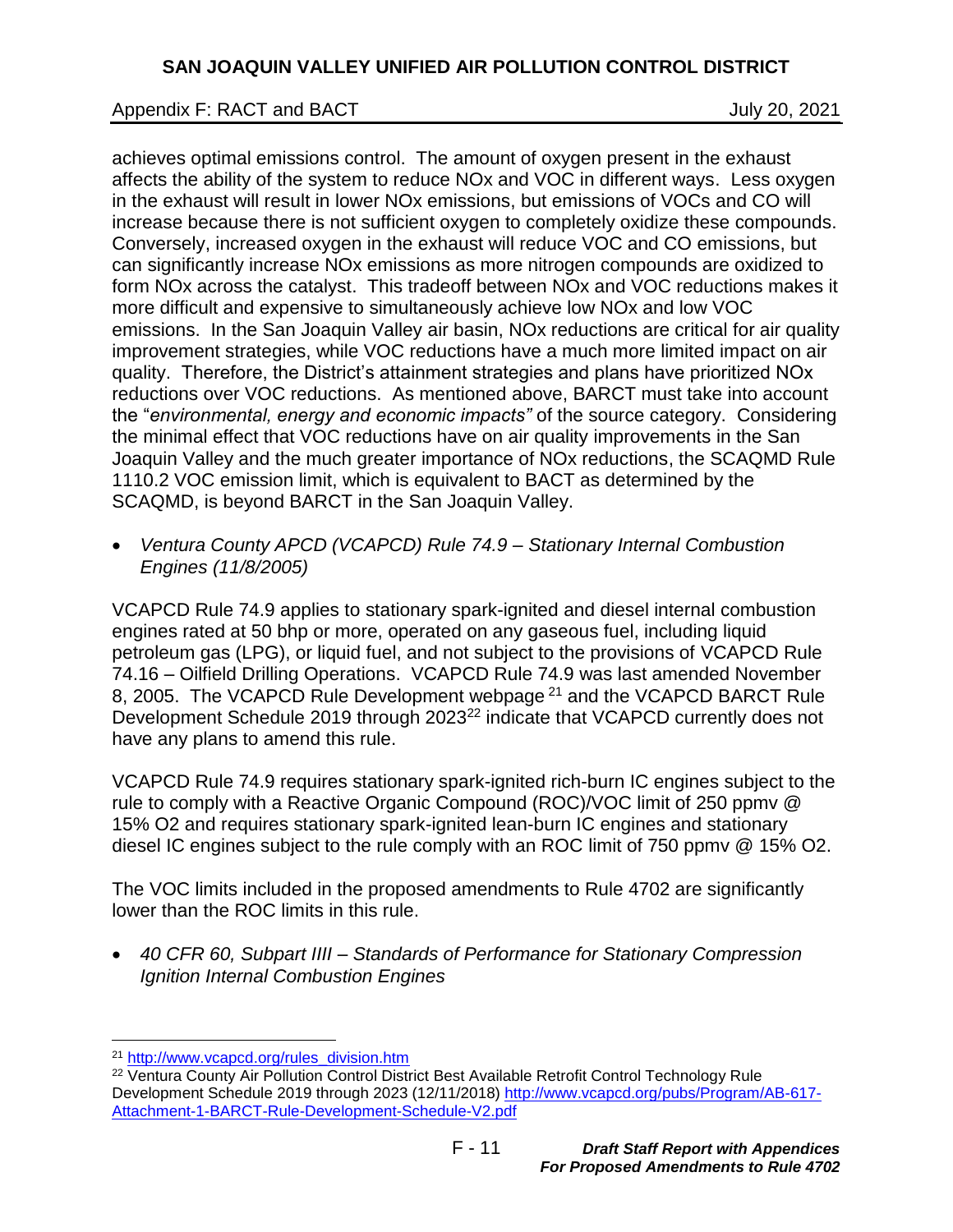#### Appendix F: RACT and BACT **July 20, 2021**

The New Source Performance Standards (NSPS) of 40 CFR 60 Subpart IIII establishes emission certification requirements for manufacturers of stationary compression-ignition IC engines. 40 CFR 60 Subpart IIII also establishes emission requirements for owners and operators of compression-ignition IC engines for which construction commenced after July 11, 2005 and the engine was manufactured after April 1, 2006 for engines that are not fire pump engines and for owners and operators of compression-ignition IC engines for which construction commenced after July 11, 2005 and the engine was manufactured after July 1, 2006 for engines that were manufactured as certified National Fire Protection Association (NFPA) fire pump engines after July 1, 2006.

40 CFR 60 Subpart IIII requires manufacturers of stationary compression-ignition IC engines to certify that the engines they produce comply with the applicable Tier standards for the engine model year and prohibits owners and operators of stationary compression-ignition IC engines from installing non-emergency IC engines that do not comply with the applicable tier emission standards beginning two years after the applicable emission standard came into effect. The Rule 4702 requirement that nonemergency compression-ignition engines be certified to the applicable Tier standard in effect at the time of installation is equivalent to the emission requirements for stationary non-emergency compression-ignition IC engines in 40 CFR 60 Subpart IIII.

 *40 CFR 60, Subpart JJJJ – Standards of Performance for Stationary Spark Ignition Internal Combustion Engines*

40 CFR 60 Subpart JJJJ establishes emission requirements for manufacturers of stationary spark ignition IC engines. 40 CFR 60 Subpart JJJJ also establishes emission requirements for owners and operators of stationary spark ignition IC engines that commence construction after June 12, 2006 where the IC engines are manufactured: on or after July 1, 2007 for engines with a maximum rated power greater than or equal to 500 bhp, except lean-burn engines with a maximum engine power greater than or equal to 500 bhp and less than 1,350 bhp; on or after January 1, 2008, for lean-burn engines with a maximum rated power greater than or equal to 500 bhp and less than 1,350 bhp; on or after July 1, 2008, for engines with a maximum rated power less than 500 bhp; or on or after January 1, 2009, for emergency engines with a maximum rated power greater than 19 kW (25 bhp).

40 CFR 60 Subpart JJJJ requires manufacturers of stationary spark-ignition IC engines to certify that the engines they produce comply with the applicable emission standards for the engine model year and requires owners and operators of stationary sparkignition IC engines to install and operate spark-ignited IC engines that comply with the emission standards included in 40 CFR 60 Subpart JJJJ by specified dates. The emission limits in 40 CFR 60 Subpart JJJJ do not apply to existing engines that were manufactured before the applicable compliance date.

40 CFR 60 Subpart JJJJ requires new landfill gas-fired spark-ignited IC engines, digester gas-fired spark-ignited IC engines, and emergency stationary spark-ignited IC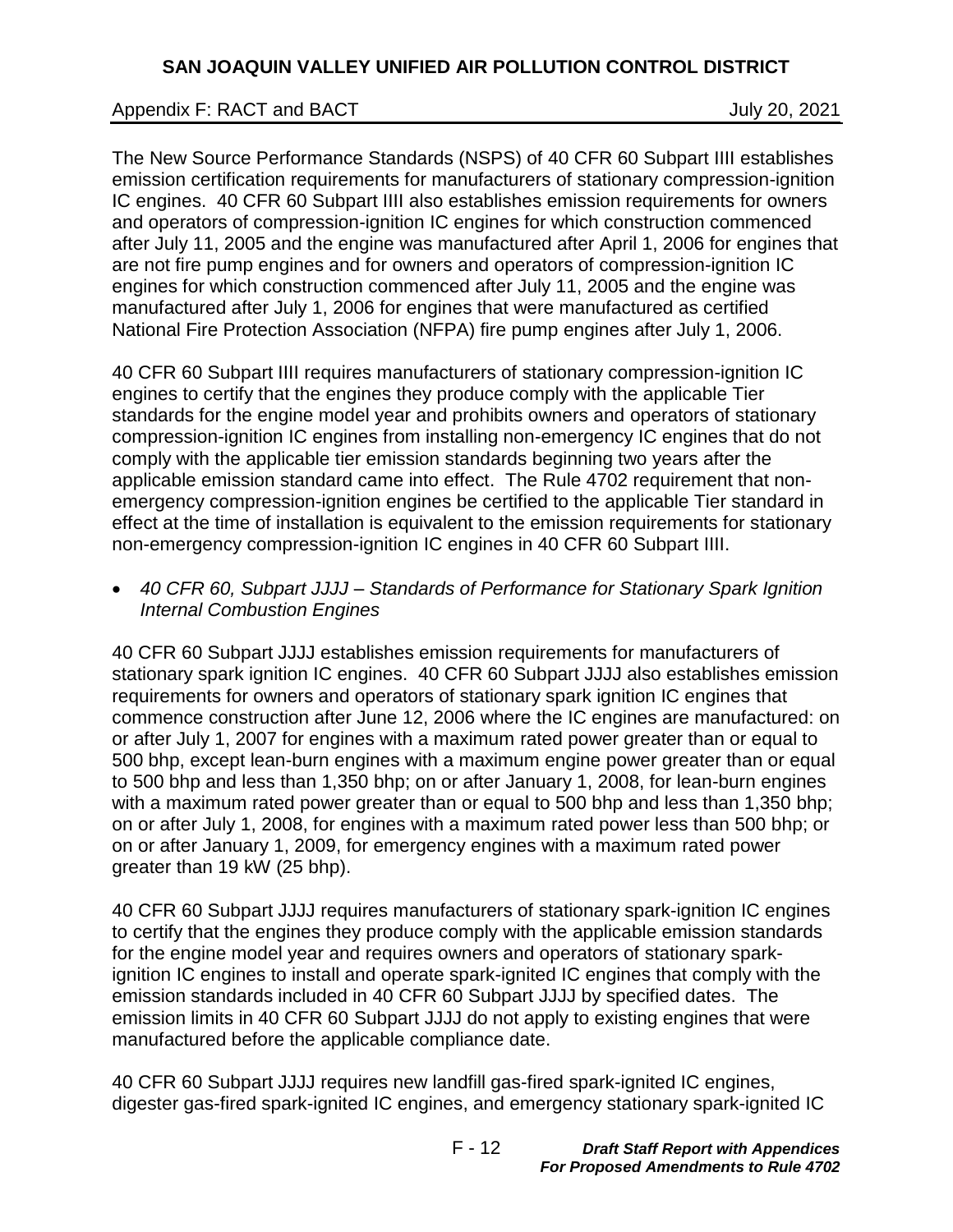engines to comply with a VOC limit of 1.0 g/bhp-hr or 86 ppmv @ 15% O2 as propane (258 ppmv @ 15% O2 as methane) and requires all other stationary spark-ignited IC engines to comply with a VOC limit of 0.7 g/bhp-hr or 60 ppmv @ 15% O2 as propane (180 ppmv @ 15% O2 as methane).

The 90 ppmv @ 15% O2 (as methane) VOC limit for non-emergency spark-ignited IC engines included in the proposed amendments to Rule 4702 is significantly lower than the VOC limits in this regulation, with the proposed VOC limit in Rule 4702 being half of the most stringent VOC requirement in this regulation. In addition, the VOC limit in Rule 4702 will apply to both existing and new engines rather than just new engines.

# **B. BARCT Evaluation Conclusion**

The NOx emission requirements included in Rule 4702 satisfy MSM and BACT/BACM requirements, which require a higher level of control than BARCT; therefore, Rule 4702 satisfies BARCT for NOx.

The VOC emission requirements included in the proposed amendments to Rule 4702 are significantly lower than the VOC emission limits in the majority of rules that apply to similar source categories in other California air districts, including VOC emission limits that have recently and previously been determined to satisfy BARCT. The only exception being the VOC limits in SCAQMD Rule 1110.2, which as discussed above, are actually BACT levels emission limits that are beyond BARCT.

The 90 ppmv @ 15% O2 VOC limit for spark-ignited IC engines included in the proposed amendments to Rule 4702 will significantly reduce the VOC limits required for spark-ignited IC engines without potentially adversely affecting the ability to achieve the necessary NOx emissions reductions, which are critical to attainment of health-based air quality standards in the San Joaquin Valley. Based on this and the comparison to the requirements in other rules and regulations that apply to IC engines, the District has determined that the VOC emission requirements included in the proposed amendments to Rule 4702 meet or exceed BARCT requirements.

#### **III. Evaluation of the Requirements for Source Categories in Proposed Rule 4702**

The following paragraphs evaluate the requirements of Proposed Rule 4702 in light of the previous definitions of RACT and BARCT.

# **A. Emergency Engines and Low-Use Engines**

District staff is not proposing any changes to the exemption requirements for emergency standby engines and low-use engines. The existing requirements are consistent with CARB RACT/BARCT Determination for Spark-Ignited Engines and CARB Airborne Toxics Control Measures (ATCM). In addition, the ATCM is already being implemented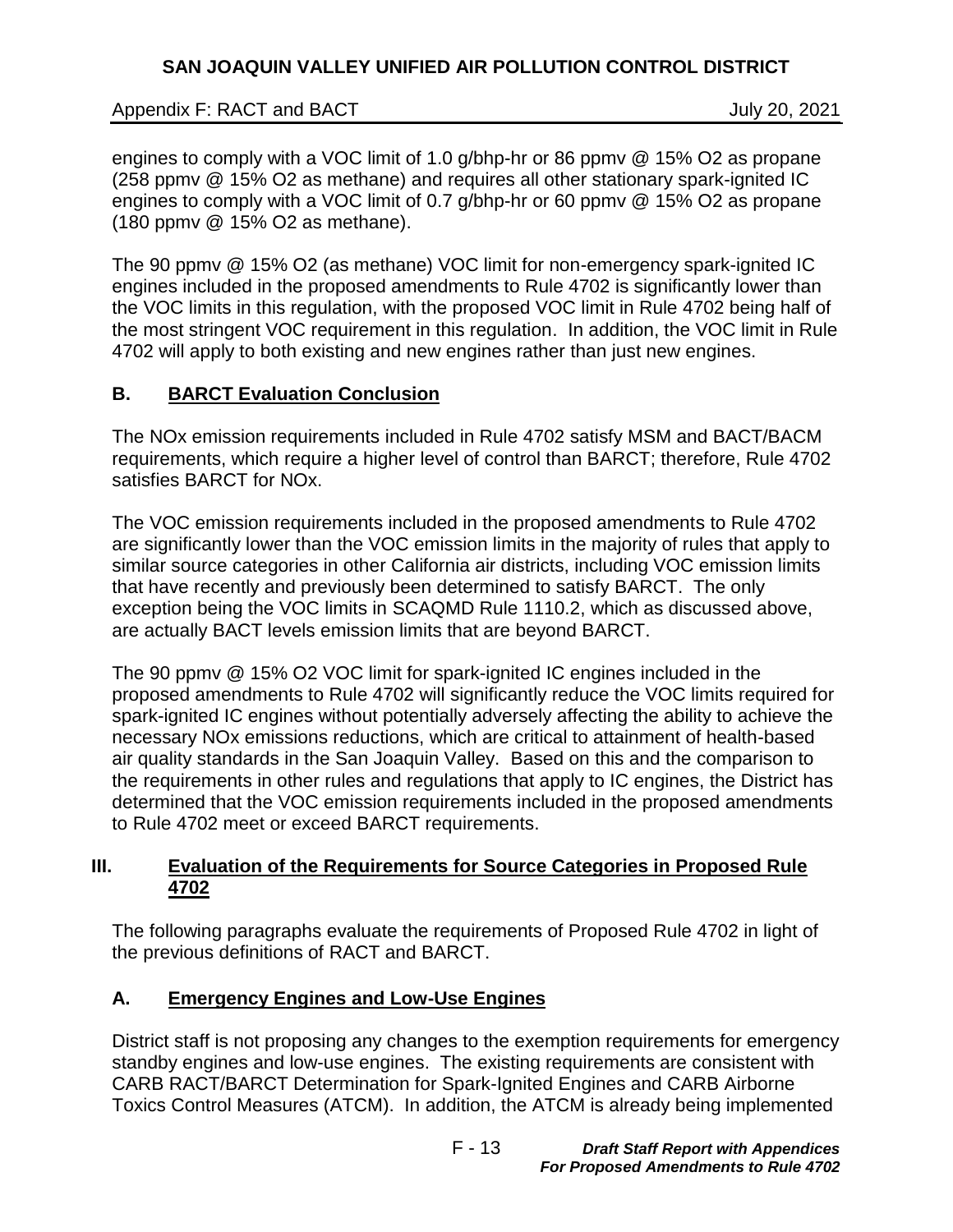through the District's process for issuing Permits to Operate. The exemptions as outlined in the current rule represent RACT and BARCT for these sources.

# **A. AO Spark-Ignited Engines**

As stated earlier, in conjunction with EPA's full approval of the current version of Rule 4702 for inclusion into the SIP, EPA determined that the requirements of Rule 4702 were consistent with EPA regulations, and relevant policy and guidance regarding enforceability, BACM/BACT, and RACM/RACT. Additionally, as a part of the District's 2018 PM2.5 Plan, the District demonstrated that Rule 4702 continued to satisfy BACM and determined that the requirements of Rule 4702 satisfied MSM for NOx and PM precursors. The criteria for BACM/BACT and MSM are stricter than for RACT and BARCT, Therefore the proposed NOx limits of 0.15 g/bhp-hr or 11 ppmv and 0.6 g/bhphr or 43 ppmv meets or exceeds RACT and BARCT requirements. As discussed above the proposed VOC limits of the rule also meet or exceed BARCT requirements.

# **B. Compression Ignited Engines (AO and non-AO)**

The current standard for a Non-Compression Ignited engine are tier 3 or 4 engines, with the exception of engines 'greater than 500 bhp and greater than or equal to 1,000 annual operating hours' which has a NOx limit of 80 ppmv. The proposed amendments would remove the 'greater than 500 bhp and greater than or equal to 1,000 annual operating hours' engine category. District staff is not proposing any changes to the requirements for the other engine categories, or any of the Certified Compression Ignited Engines. The requirements for compression-ignited IC engines in the current rule represent RACT and BARCT for these sources.

# **C. Limited-Use Non-AO Spark Ignited Engines (Rich-Burn and Lean-Burn)**

District staff evaluated stationary engines that operate less than 4,000 hours annually and compared the cost effectiveness for the limited-use engines and full-time use engines. Since limited-use engines have fewer emissions on an annual basis, the cost effectiveness for a limited-use engine is higher than for a full-time engine. For this reason, the current rule includes a separate category for limited-use engines. The proposed amendments will reduce the emission limits for limited-use engines to 11 ppmv NOx and VOC limit of 90 ppmv, which are the same emission limits as full-time engines and, as discussed earlier, meet or exceed RACT and BARCT.

# **D. Waste Gas Fueled Non-AO Spark Ignited Rich-Burn Engines**

The current NOx limit in Rule 4702 for non-AO waste gas fueled rich-burn engines is 50 ppmv (at 15% O2). Waste Gas Fueled Non-AO Spark Ignited engines can achieve levels of control though the use of waste gas cleanup systems and NSCR. The proposed NOx limit of 11 ppmv and VOC limit of 90 ppmv Rule 4702 emission limits for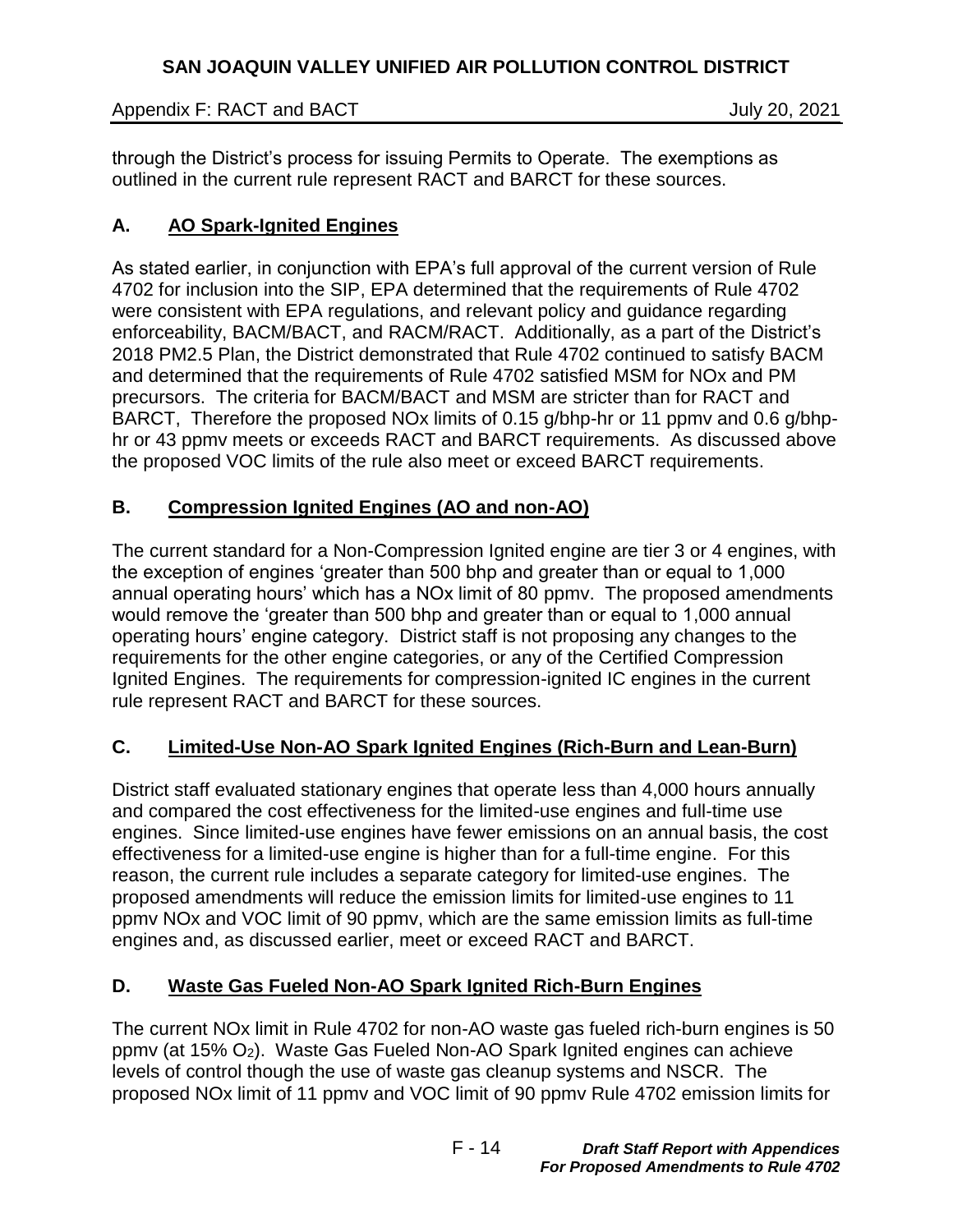Appendix F: RACT and BACT **July 20, 2021** 

waste gas-fueled non-AO spark-ignited rich-burn engines are the as the emission limits for full-time engines that are not fueled with waste gas and meet or exceed RACT and BARCT.

## **E. Cyclic Loaded Field Gas Fueled Non-AO Spark Ignited Rich-Bun Engines**

As noted earlier in this report, cyclic-loaded, field gas fueled engines can achieve some level of control. The exhaust gas temperature of cyclic loaded engines varies as a function of the engine load. Catalyst chemistry depends on a minimum temperature to be effective. When the cyclic load engine is operating in an engine load range for which the exhaust gas temperature is within the catalyst's effective range, the emissions are well-controlled, but as the engine cycles out of that range NOx control may be reduced. The proposed NOx limit of 11 ppmv and VOC limit of 90 ppmv for cyclic-loaded, field gas fueled non-AO spark-ignited rich-burn engines are the same emission limits as other full-time IC and meet or exceed RACT and BARCT.

#### **F. 2-Stroke Engines Less than 100 hp Non-AO Spark Ignited Lean-Burn Engines**

The category in Rule 4702 of '2-Stroke Engines less than 100 hp' non-AO spark ignited lean-burn engines has a NOx limit of 75 ppmv (at  $15\%$  O<sub>2</sub>). There are no engines in this category, and as such it would be removed from Table 3 of the Rule (Table 5 of this report) and would no longer be considered a category for future engines after the timeline detailed in Section 7.5 of the rule.

# **G. Lean-Burn Engine Used For Gas Compression**

Most large natural gas-fired lean-burn IC engines in the region are in natural gas distribution and storage service, and these units can experience frequently changing load conditions. The proposed emission limit is achievable through, low-NOx combustion technology, which includes changes to the engine's timing, enhanced control of the air-fuel ratio and other changes that lower NOx emissions. For this reason, and given the prior approval of the existing emissions limitation as RACT for this category, the proposed emission limits of 40 ppmv NOx and 90 ppmv VOC meets or exceeds RACT and BARCT for this source category.

#### **H. Waste Gas Fueled Non-AO Spark Ignited Lean-Burn Engines**

The current NOx limit in Rule 4702 for non-AO waste gas fueled lean-burn engines is 65 ppmv or 90% reduction (at 15% O2). Waste Gas Fueled Non-AO Spark Ignited engines can achieve levels of control though a tune-up of the engine, or the replacement with either a new lean-burn or rich-burn engine. The proposed NOx limit of 40 ppmv and VOC limit 90 ppmv Rule 4702 emission limits for waste gas-fueled non-AO spark-ignited lean-burn engines meets or exceeds RACT and BARCT.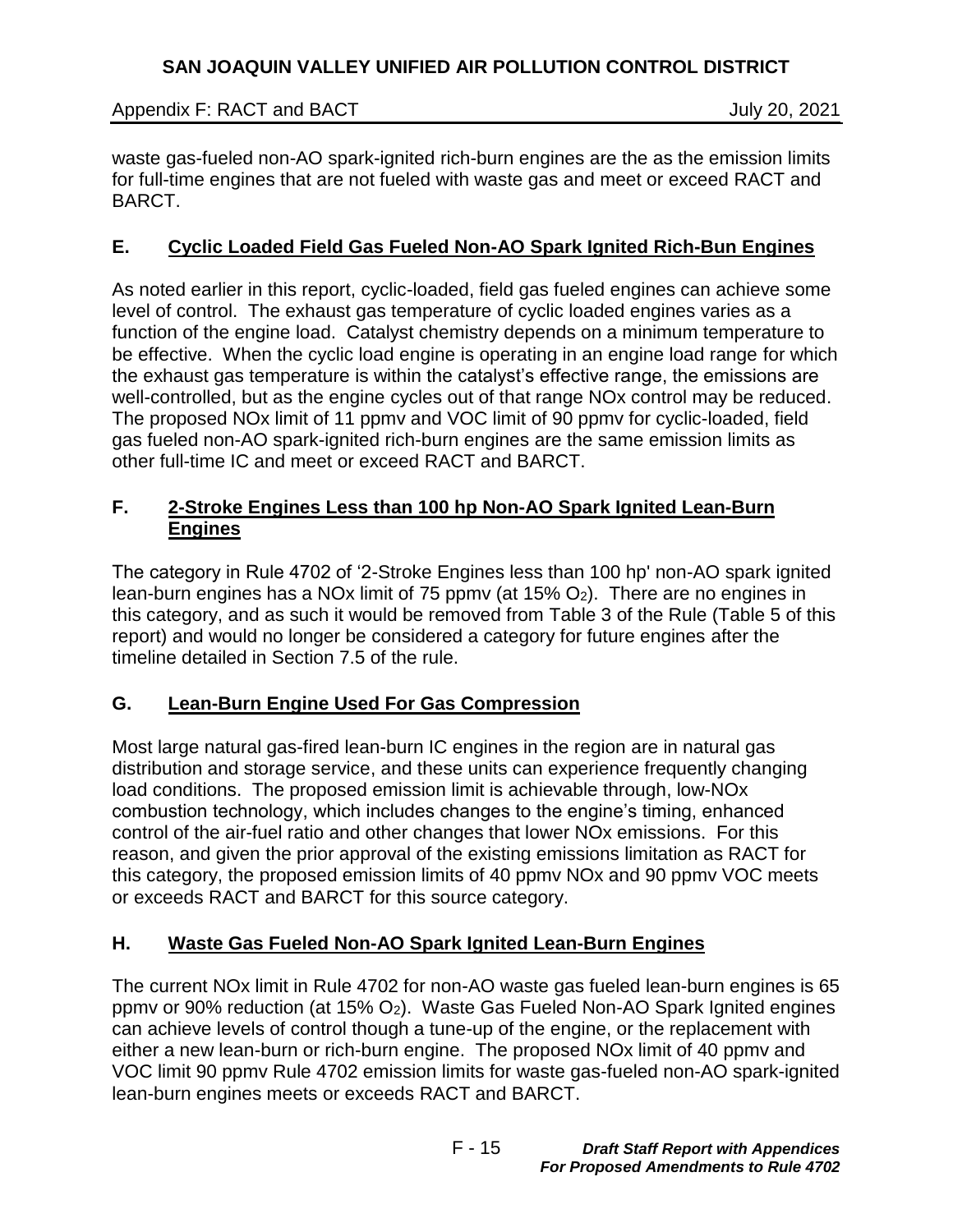Appendix F: RACT and BACT **July 20, 2021** 

#### **I. Non-AO Spark Ignited Engines, Not Listed (Rich-Burn and Lean-Burn)**

The proposed NOx emission limit of 11 ppmv for non-AO spark ignited engines is more stringent than RACT since the engines in question would be required to install advanced add-on controls in order to meet the proposed limit. The proposed emission limit goes beyond RACT and also meets or exceeds BARCT for this source category.

#### **J. Consideration for Prohibitory Rules in Other California Air Districts: South Coast AQMD Rule 1110.2 (Emissions from Gaseous - and Liquid-Fueled Engines)**

In considering what benchmarks to use for RACT and BARCT, it is important to evaluate other emission limits that have been imposed on the same source category. The only California air district rule covering the same source category that was found to have potentially more stringent NOx or VOC emission limits than those proposed in Rule 4702 was South Coast AQMD (SCAQMD) Rule 1110.2. District staff reviewed SCAQMD Rule 1110.2, which applies to IC engines. SCAQMD Rule 1110.2 includes stringent NOx, CO, and VOC emission limits for IC engines. As discussed above, SCAQMD has determined that the current emission requirements of SCAQMD Rule 1110.2 are equivalent to BACT. The SCAQMD emission limits for NOx and VOC are also comparable to the emission limits required as BACT in several other California air districts. Because the SCAQMD Rule 1110.2 emission limits are equivalent to BACT, these emission limits go far beyond what is required by RACT and BARCT in the San Joaquin Valley. However, the District has still adopted a similar NOx limit for the majority of sources subject to Rule 4702 and is proposing to significantly lower the VOC emission limit in the rule to levels that will be lower than the levels required by rules in almost all other California air districts with the exception of SCAQMD.

It also must be noted that the SCAQMD's Regional Clean Air Incentives Market (RECLAIM) program currently exempts IC engines at RECLAIM facilities from the NOx emission limits of SCAQMD Rule 1110.2. Although the recent amendments to SCAQMD rules set a schedule for IC engines at RECLAIM facilities to comply with SCAQMD Rule 1110.2 by December 31, 2023, currently many facilities in the SCAQMD remain exempt from the requirements of the rule. Therefore, the emission limits of SCAQMD Rule 1110.2 cannot be directly compared to limits in District rules that do not have similar exemptions to the rule requirements. Also, even when the SCAQMD RECLAIM facilities begin to comply with the SCAQMD Rule 1110.2, it does not change the fact that the emission limits in the rule are beyond RACT and BARCT and more comparable to BACT, as discussed above. In addition, the San Joaquin Valley has many IC engines that have different uses than the types of IC engines that are subject to SCAQMD Rule 1110.2; for example, SCAQMD staff previously informed the District that there were are only two rich-burn agricultural IC engines and no lean-burn agricultural IC engines operating in SCAQMD. Information from the SCAQMD also indicates that there are no stationary diesel IC engines that are subject to the emission requirements of SCAQMD Rule 1110.2. Therefore, the emission limits in SCAQMD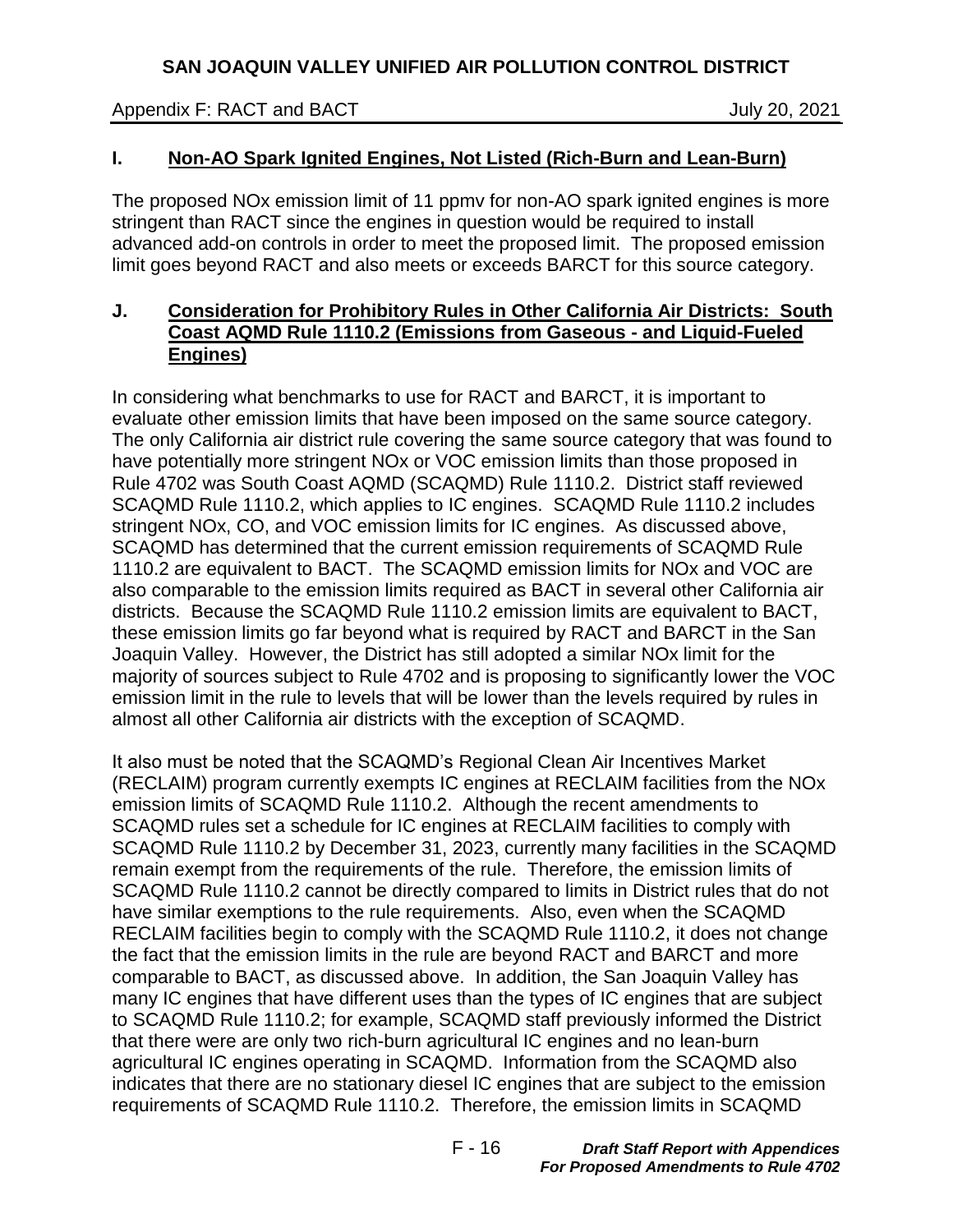Appendix F: RACT and BACT **July 20, 2021** 

Rule 1110.2 have not been demonstrated in practice for several types of IC engines that operate in the San Joaquin Valley, which further supports that the emission limits of SCAQMD Rule 1110.2 are beyond RACT and BARCT for these engines.

#### **IV. Conclusion**

Since the previous rule was determined to meet RACT and this amendment further strengthens the rule requirements, this rule is expected to establish requirements well beyond RACT, and thus satisfies RACT. In addition, based on the evaluation of other applicable rules for this source category, District staff concludes that the proposed rule limits fulfill or exceed BARCT requirements for IC engines.